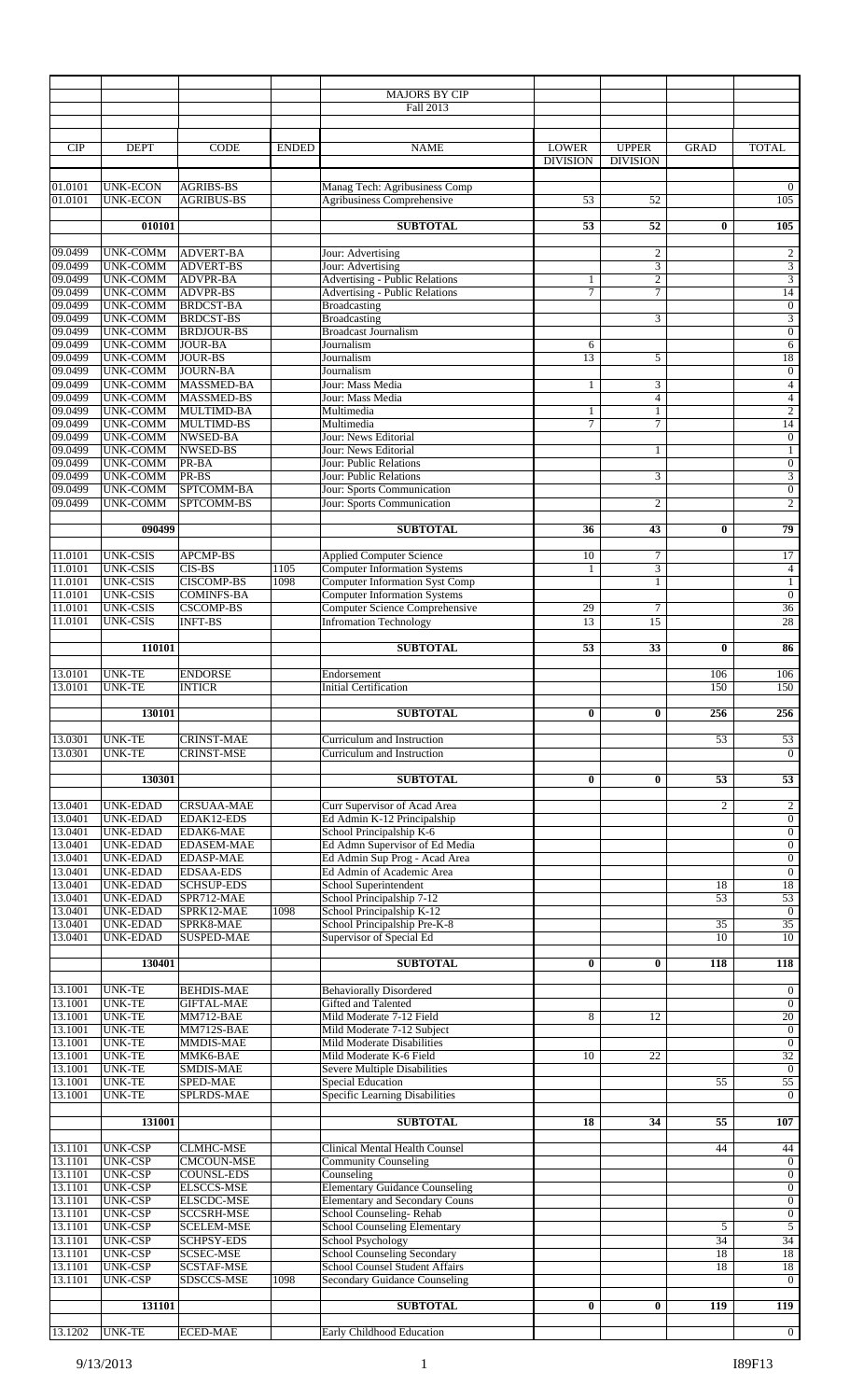|                           |                                      |                                      |              | <b>MAJORS BY CIP</b>                                                    |                 |                  |                 |                                  |
|---------------------------|--------------------------------------|--------------------------------------|--------------|-------------------------------------------------------------------------|-----------------|------------------|-----------------|----------------------------------|
|                           |                                      |                                      |              | Fall 2013                                                               |                 |                  |                 |                                  |
|                           |                                      |                                      |              |                                                                         |                 |                  |                 |                                  |
| <b>CIP</b>                | <b>DEPT</b>                          | <b>CODE</b>                          | <b>ENDED</b> | <b>NAME</b>                                                             | <b>LOWER</b>    | <b>UPPER</b>     | <b>GRAD</b>     | <b>TOTAL</b>                     |
|                           |                                      |                                      |              |                                                                         | <b>DIVISION</b> | <b>DIVISION</b>  |                 |                                  |
|                           |                                      |                                      |              |                                                                         |                 |                  |                 |                                  |
| 13.1202                   | <b>UNK-TE</b>                        | <b>ECSPED-MAE</b>                    |              | Early Childhood Special Ed                                              |                 |                  |                 | $\overline{0}$                   |
| 13.1202<br>13.1202        | <b>UNK-TE</b>                        | <b>ECUNI-BAE</b>                     |              | Early Childhood Unified B-3rd                                           | 29              | 83               |                 | 112                              |
| 13.1202                   | <b>UNK-TE</b><br><b>UNK-TE</b>       | <b>ELED-BAE</b><br><b>ELEDSP-MAE</b> |              | <b>Elementary Education Field K-6</b>                                   | 191             | 265              |                 | 456<br>$\mathbf{0}$              |
| 13.1202                   | <b>UNK-TE</b>                        | ELR712-MAE                           |              | <b>ELED</b> Spec<br>El Ed Reading Spec 7-12                             |                 |                  |                 | $\boldsymbol{0}$                 |
| 13.1202                   | <b>UNK-TE</b>                        | ELRK12-MAE                           |              | El EdReading Spec K-12                                                  |                 |                  |                 | $\overline{0}$                   |
| 13.1202                   | <b>UNK-TE</b>                        | ELRK6-MAE                            |              | El Ed Reading Spec K-6                                                  |                 |                  |                 | $\overline{0}$                   |
| 13.1202                   | <b>UNK-TE</b>                        | MIDED-MSE                            |              | Middle School Education-MSE                                             |                 |                  |                 | $\mathbf{0}$                     |
| 13.1202                   | <b>UNK-TE</b>                        | MIDGRD-BAE                           |              | Middle Grades Field 4-9                                                 | 5               | 15               |                 | 20                               |
| 13.1202                   | <b>UNK-TE</b>                        | MIDGRD-BSE                           |              | Middle Grades Field 4-9                                                 | 9               | 19               |                 | 28                               |
| 13.1202                   | <b>UNK-TE</b>                        | MIDSCL-MAE                           |              | Middle School                                                           |                 |                  |                 | $\mathbf{0}$                     |
| 13.1202                   | <b>UNK-TE</b>                        | RDPK12-MAE                           |              | Reading PK-12                                                           |                 |                  | $\overline{37}$ | 37                               |
|                           | 131202                               |                                      |              | <b>SUBTOTAL</b>                                                         | 234             | 382              | 37              | 653                              |
|                           |                                      |                                      |              |                                                                         |                 |                  |                 |                                  |
| 13.1303                   | UNK-BSED                             | <b>BESPPT-MSE</b>                    |              | <b>Bus Ed Spec Prof Teacher</b>                                         |                 |                  |                 | $\overline{0}$                   |
| 13.1303                   | <b>UNK-BSED</b>                      | BMT612-BAE                           |              | Bus Mkting Inf Tech 6-12 Field                                          | $\overline{4}$  |                  |                 | 4                                |
| 13.1303                   | <b>UNK-BSED</b>                      | <b>BSAD-MSE</b>                      |              | <b>Business Spec Acad Discipline</b>                                    |                 |                  |                 | $\mathbf{0}$                     |
| 13.1303                   | <b>UNK-BSED</b>                      | <b>BT-MSE</b>                        |              | <b>Business and Technology</b>                                          |                 |                  |                 | $\overline{0}$                   |
| 13.1303                   | UNK-BSED                             | BUS612-BAE                           |              | Basic Business 6-12 Subject                                             | $\overline{c}$  | $\mathbf{1}$     |                 | $\overline{3}$                   |
| 13.1303                   | <b>UNK-BSED</b>                      | BUS712-BAE                           |              | Business 7-12 Subject                                                   |                 | 3                |                 | $\overline{3}$                   |
| 13.1303                   | <b>UNK-BSED</b>                      | CBE612-BAE                           | 1118         | <b>Business Education</b>                                               |                 | 5                |                 | $\overline{5}$                   |
| 13.1303<br>13.1303        | <b>UNK-BSED</b>                      | MRK712-BAE                           |              | Marketing Education 7-12                                                |                 |                  |                 | $\mathbf{0}$                     |
| 13.1303                   | <b>UNK-BSED</b><br><b>UNK-BSED</b>   | VBE712-BAE<br>VGDCSL-MSE             |              | Vocational Business 7-12 Field<br><b>Vocational Guidance Counseling</b> |                 | 3                |                 | $\overline{3}$<br>$\overline{0}$ |
| 13.1303                   | <b>UNK-BSED</b>                      | VOEDAD-MSE                           |              | Vo Ed Academic Discipline                                               |                 |                  |                 | $\overline{0}$                   |
| 13.1303                   | UNK-BSED                             | <b>VOEDAG-MSE</b>                    |              | Voc Ed Prof Tch-Agriculture                                             |                 |                  |                 | $\overline{0}$                   |
| 13.1303                   | <b>UNK-BSED</b>                      | <b>VOEDBE-MSE</b>                    |              | Voc Ed Prf Tch- Business Ed                                             |                 |                  |                 | $\mathbf{0}$                     |
| 13.1303                   | <b>UNK-BSED</b>                      | <b>VOEDFS-MSE</b>                    |              | Vocational Ed Prof Teach- FCSC                                          |                 |                  |                 | $\overline{0}$                   |
| 13.1303                   | UNK-BSED                             | VOEDPT-MSE                           |              | Vocational Distributive Educ                                            |                 |                  |                 | $\mathbf{0}$                     |
| 13.1303                   | <b>UNK-BSED</b>                      | <b>VOEDSN-MSE</b>                    |              | Voc Ed Prof Tch- Voc Spc Needs                                          |                 |                  |                 | $\overline{0}$                   |
| 13.1303                   | <b>UNK-BSED</b>                      | VOEDTI-MSE                           |              | Voc Ed Prf Tch-Trd and Ind Ed                                           |                 |                  |                 | $\overline{0}$                   |
|                           |                                      |                                      |              |                                                                         |                 |                  |                 |                                  |
|                           | 131303                               |                                      |              | <b>SUBTOTAL</b>                                                         | 6               | 12               | $\bf{0}$        | 18                               |
| 13.1314                   | <b>UNK-PEREC</b>                     | ADPTPE-MAE                           |              | <b>Adapted Physical Education</b>                                       |                 |                  |                 | $\boldsymbol{0}$                 |
| 13.1314                   | <b>UNK-PEREC</b>                     | <b>EXSCICP-BS</b>                    | 1078         | <b>Exercise Science Comprehensive</b>                                   |                 |                  |                 | $\mathbf{0}$                     |
| 13.1314                   | <b>UNK-PEREC</b>                     | HED712-BAE                           |              | Health Education 7-12 Subject                                           |                 |                  |                 | $\overline{0}$                   |
| 13.1314                   | UNK-PEREC                            | HPEK12-BAE                           |              | Health and PE K-12 Field                                                | 21              | 45               |                 | 66                               |
| $\frac{13.1314}{13.1314}$ | UNK-PEREC                            | <b>PE-712-BAE</b>                    |              | Physical Education 7-12 Subj                                            | 10              | 4                |                 | 14                               |
|                           | <b>UNK-PEREC</b>                     | PEACD-MAE                            |              | PE- Academic Option                                                     |                 |                  |                 | $\overline{0}$                   |
| 13.1314                   | <b>UNK-PEREC</b>                     | PECOMP-BS                            |              | <b>Physical Education Comp</b>                                          | $\mathfrak{2}$  | $\overline{c}$   |                 | $\overline{4}$                   |
| 13.1314                   | <b>UNK-PEREC</b>                     | PEEXSC-MAE                           |              | Physical Education Exer Sci                                             |                 |                  | 9               | $\overline{9}$                   |
| 13.1314                   | <b>UNK-PEREC</b>                     | PEK6-BAE                             |              | Physical Education K-6 Subject                                          | $\overline{2}$  | $\mathbf{1}$     |                 | $\overline{3}$                   |
| 13.1314<br>13.1314        | <b>UNK-PEREC</b><br><b>UNK-PEREC</b> | PE-MAE<br>PEMSTR-MAE                 |              | Physical Education<br>PE Master Teacher                                 |                 |                  | 11<br>18        | $11\,$                           |
| 13.1314                   | <b>UNK-PEREC</b>                     | PETHES-MAE                           |              | PE Thesis Option                                                        |                 |                  |                 | 18<br>$\overline{0}$             |
| 13.1314                   | UNK-PEREC                            | <b>SUPPE-MAE</b>                     |              | <b>Supervisor Physical Education</b>                                    |                 |                  |                 | $\overline{0}$                   |
|                           |                                      |                                      |              |                                                                         |                 |                  |                 |                                  |
|                           | 131314                               |                                      |              | <b>SUBTOTAL</b>                                                         | $\overline{35}$ | $\overline{52}$  | 38              | 125                              |
| 13.1316                   | UNK-BIOL                             | <b>SCIED-MSE</b>                     |              | <b>Science Education</b>                                                |                 |                  | 1               | -1                               |
| 13.1316                   | <b>UNK-BIOL</b>                      | <b>SCIMTH-MSE</b>                    |              | <b>Science Math Education</b>                                           |                 |                  | 27              | $\overline{27}$                  |
|                           |                                      |                                      |              |                                                                         |                 |                  |                 |                                  |
|                           | 131316                               |                                      |              | <b>SUBTOTAL</b>                                                         | $\bf{0}$        | $\bf{0}$         | 28              | 28                               |
| 13.1399                   | <b>UNK-TE</b>                        | <b>EDTECH-MSE</b>                    |              | <b>Educational Technology</b>                                           |                 |                  |                 | $\overline{0}$                   |
| 13.1399                   | <b>UNK-TE</b>                        | <b>INTECH-MSE</b>                    |              | <b>Instructional Technology</b>                                         |                 |                  | 83              | 83                               |
| 13.1399                   | <b>UNK-TE</b>                        | <b>ITEC-MAE</b>                      |              | <b>ITEC Prof Tch with Tech Ed Spc</b>                                   |                 |                  |                 | $\overline{0}$                   |
|                           |                                      |                                      |              |                                                                         |                 |                  |                 |                                  |
|                           | 131399                               |                                      |              | <b>SUBTOTAL</b>                                                         | $\bf{0}$        | $\bf{0}$         | 83              | 83                               |
| 16.0501                   | <b>UNK-GERM</b>                      | GER712-BAE                           |              | German 7-12 Subject                                                     |                 | $\mathbf{1}$     |                 | $\mathbf{1}$                     |
| 16.0501                   | <b>UNK-GERM</b>                      | <b>GERMAN-BA</b>                     |              | German                                                                  |                 | 1                |                 | 1                                |
| 16.0501                   | <b>UNK-GERM</b>                      | <b>GERMAN-MAE</b>                    |              | <b>German Education</b>                                                 |                 |                  |                 | $\overline{0}$                   |
| 16.0501                   | <b>UNK-GERM</b>                      | <b>GERMTR-BA</b>                     | 1118         | German Translation and Interp                                           |                 |                  |                 | $\overline{0}$                   |
|                           |                                      |                                      |              |                                                                         |                 |                  |                 |                                  |
|                           | 160501                               |                                      |              | <b>SUBTOTAL</b>                                                         | $\bf{0}$        | $\boldsymbol{2}$ | $\bf{0}$        | $\overline{2}$                   |
|                           |                                      |                                      |              |                                                                         |                 |                  |                 |                                  |
| 16.0901<br>16.0901        | <b>UNK-FREN</b><br><b>UNK-FREN</b>   | <b>FRENCH-BA</b><br>FRENCH-MAE       |              | French<br><b>French Education</b>                                       | $\mathbf{1}$    | $\mathbf{1}$     |                 | $\overline{2}$<br>$\overline{0}$ |
| 16.0901                   | <b>UNK-FREN</b>                      | <b>FRENTR-BA</b>                     | 1118         | French Translation and Interp                                           |                 |                  |                 | $\overline{0}$                   |
| 16.0901                   | <b>UNK-FREN</b>                      | FRN712-BAE                           |              | French 7-12 Subject                                                     |                 |                  |                 | $\mathbf{0}$                     |
|                           |                                      |                                      |              |                                                                         |                 |                  |                 |                                  |
|                           | 160901                               |                                      |              | <b>SUBTOTAL</b>                                                         | $\mathbf{1}$    | 1                | $\bf{0}$        | $\overline{2}$                   |
|                           |                                      |                                      |              |                                                                         |                 |                  |                 |                                  |
| 16.0905                   | <b>UNK-SPAN</b>                      | <b>ESL-BAE</b>                       | 1118         | English as a Second Lang Subj                                           | $\sqrt{2}$      | 5                |                 | $\overline{7}$                   |
| 16.0905                   | <b>UNK-SPAN</b>                      | SPANISH-BA                           |              | Spanish                                                                 | $\overline{2}$  | 6                |                 | $\overline{8}$                   |
| 16.0905<br>16.0905        | <b>UNK-SPAN</b>                      | SPAN-MAE                             |              | Spanish Education                                                       |                 |                  | 8               | $\overline{8}$<br>23             |
| 16.0905                   | <b>UNK-SPAN</b><br><b>UNK-SPAN</b>   | SPANTR-BA<br>SPN712-BAE              |              | Spanish Trans and Interp<br>Spanish 7-12 Subject                        | 8<br>10         | 15<br>13         |                 | 23                               |
| 16.0905                   | <b>UNK-SPAN</b>                      | SPSPAD-MAE                           |              | Spanish Spec-Acad Discipline                                            |                 |                  |                 | $\overline{0}$                   |
|                           |                                      |                                      |              |                                                                         |                 |                  |                 |                                  |
|                           | 160905                               |                                      |              | <b>SUBTOTAL</b>                                                         | 22              | 39               | 8               | 69                               |
|                           |                                      |                                      |              |                                                                         |                 |                  |                 |                                  |
| 19.0499                   | <b>UNK-FSID</b>                      | <b>FSTDS-BS</b>                      |              | <b>Family Studies</b>                                                   | 25              | $\overline{57}$  |                 | 82                               |
| 19.0499                   | UNK-FSID                             | <b>INTDS-BS</b>                      |              | <b>Interior Design Comprehensive</b>                                    | 16              | $\overline{23}$  |                 | $\frac{39}{ }$                   |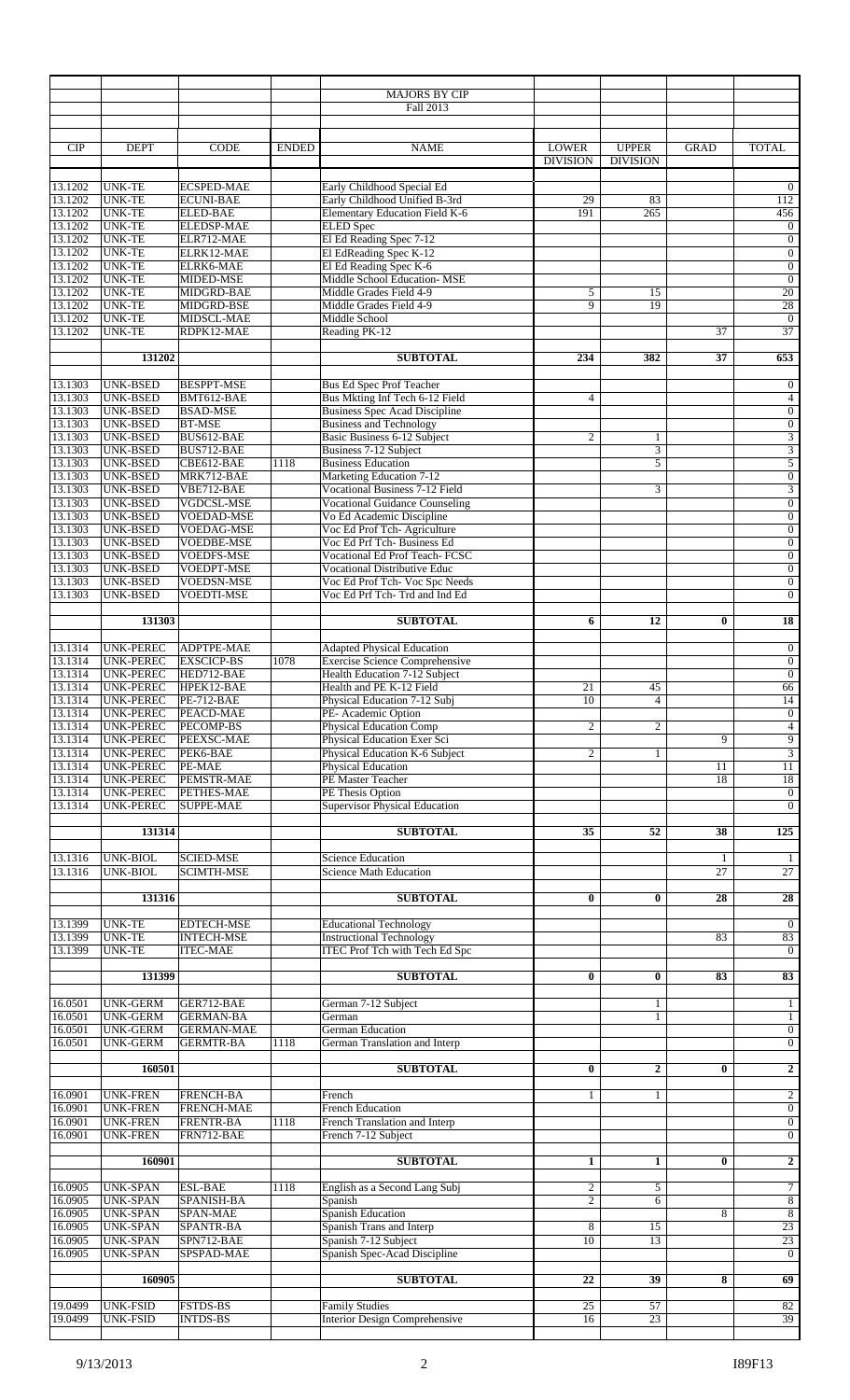|                           |                                      |                                        |              | <b>MAJORS BY CIP</b><br>Fall 2013                                   |                                 |                                 |             |                                  |
|---------------------------|--------------------------------------|----------------------------------------|--------------|---------------------------------------------------------------------|---------------------------------|---------------------------------|-------------|----------------------------------|
|                           |                                      |                                        |              |                                                                     |                                 |                                 |             |                                  |
| <b>CIP</b>                | <b>DEPT</b>                          | <b>CODE</b>                            | <b>ENDED</b> | <b>NAME</b>                                                         | <b>LOWER</b><br><b>DIVISION</b> | <b>UPPER</b><br><b>DIVISION</b> | <b>GRAD</b> | <b>TOTAL</b>                     |
|                           | 190499                               |                                        |              | <b>SUBTOTAL</b>                                                     | 41                              | 80                              | $\bf{0}$    | 121                              |
|                           |                                      |                                        |              |                                                                     |                                 |                                 |             |                                  |
| 23.0101                   | <b>UNK-ENG</b>                       | ENG712-BAE                             |              | English 7-12 Subject                                                | 16                              | 17                              |             | 33                               |
| 23.0101<br>23.0101        | <b>UNK-ENG</b><br><b>UNK-ENG</b>     | <b>ENGAD-MAE</b><br>ENGLISH-BA         |              | English Spec-Acad Discipline<br>English                             | 20                              | 13                              |             | $\mathbf{0}$<br>33               |
| 23.0101                   | <b>UNK-ENG</b>                       | <b>ENGLISH-MA</b>                      |              | English                                                             |                                 |                                 | 5           | $\overline{5}$                   |
| 23.0101<br>23.0101        | <b>UNK-ENG</b>                       | <b>ENGSPT-MAE</b>                      |              | <b>English Spec-Prof Teaching</b>                                   |                                 |                                 |             | $\boldsymbol{0}$                 |
|                           | <b>UNK-ENG</b>                       | <b>ENGWRIT-BA</b>                      |              | <b>English Writing</b>                                              | 7                               | 13                              |             | 20                               |
| 23.0101<br>23.0101        | <b>UNK-ENG</b><br><b>UNK-ENG</b>     | $LAR712-BAE$<br>WRTG-MFA               |              | Language Arts 7-12 Field<br>Writing                                 | $\tau$                          | 16                              | 17          | 23<br>17                         |
|                           |                                      |                                        |              |                                                                     |                                 |                                 |             |                                  |
|                           | 230101                               |                                        |              | <b>SUBTOTAL</b>                                                     | 50                              | 59                              | 22          | 131                              |
| 23.1304<br>23.1304        | <b>UNK-SPCH</b><br><b>UNK-SPCH</b>   | ORGCOMM-BS<br>ORGRECM-BS               |              | Org Comm Comprehensive<br><b>Organizational Relational Com</b>      | 1<br>$\overline{20}$            | 21<br>$\overline{26}$           |             | 22<br>46                         |
| 23.1304                   | <b>UNK-SPCH</b>                      | SPC712-BAE                             |              | Speech Communication 7-12 Sub                                       |                                 |                                 |             | $\boldsymbol{0}$                 |
| 23.1304                   | <b>UNK-SPCH</b>                      | SPCHCOM-BA                             |              | <b>Speech Communication</b>                                         |                                 | $\mathbf{1}$                    |             | $\mathbf{1}$                     |
| 23.1304                   | <b>UNK-SPCH</b>                      | SPCHCOM-BS                             |              | <b>Speech Communication</b>                                         |                                 |                                 |             | $\boldsymbol{0}$                 |
| 23.1304<br>23.1304        | <b>UNK-SPCH</b><br><b>UNK-SPCH</b>   | SPSAD-MAE<br>SPSPT-MAE                 |              | Speech Comm Spec-Acad Dscp<br>Speech Comm Spec- Prof Tch            |                                 |                                 |             | $\boldsymbol{0}$<br>$\mathbf{0}$ |
|                           |                                      |                                        |              |                                                                     |                                 |                                 |             |                                  |
|                           | 231304                               |                                        |              | <b>SUBTOTAL</b>                                                     | 21                              | 48                              | 0           | 69                               |
| 24.0102                   | <b>UNK</b>                           | DECIDING-U                             |              | Deciding                                                            | 272                             | 40                              |             | 312                              |
| 24.0102<br>24.0102        | <b>UNK</b><br><b>UNK</b>             | <b>NONDEGREE</b><br>NONDEGR-G          |              | Non-Degree<br><b>Graduate Non-Degree</b>                            | 255                             |                                 | 191         | 255<br>191                       |
| 24.0102                   | <b>UNK</b>                           | <b>PREMASTER</b>                       |              | Pre-Masters Course Work                                             |                                 |                                 | 1           | 1                                |
| 24.0102                   | <b>UNK-CFAH</b>                      | <b>GSARTS-BGS</b>                      |              | <b>General Studies</b>                                              |                                 |                                 |             | $\boldsymbol{0}$                 |
| 24.0102                   | <b>UNK-CNSS</b>                      | <b>GENSTD-BGS</b>                      |              | <b>General Studies</b>                                              | $\mathbf{1}$                    | 12                              |             | 13                               |
| 24.0102                   | <b>UNK-CNSS</b>                      | GSSCI-BGS                              |              | <b>General Studies</b>                                              |                                 |                                 |             | $\theta$                         |
|                           | 240102                               |                                        |              | <b>SUBTOTAL</b>                                                     | 528                             | 52                              | 192         | $\overline{772}$                 |
|                           |                                      |                                        |              |                                                                     |                                 |                                 |             |                                  |
| 26.0101                   | UNK-BIOL                             | BIO712-BSE                             |              | Biology 7-12 Subject                                                | $\overline{c}$                  | 10                              |             | 12                               |
| 26.0101<br>26.0101        | <b>UNK-BIOL</b><br><b>UNK-BIOL</b>   | <b>BIOAD-MSE</b><br><b>BIOCOMP-BS</b>  |              | <b>Biology Spec-Acad Discipline</b><br><b>Biology Comprehensive</b> | 89                              | 74                              |             | $\mathbf{0}$<br>163              |
| 26.0101                   | <b>UNK-BIOL</b>                      | <b>BIOL-BA</b>                         |              | <b>Biology</b>                                                      |                                 |                                 |             | $\mathbf{0}$                     |
| 26.0101                   | <b>UNK-BIOL</b>                      | <b>BIOL-BS</b>                         |              | <b>Biology</b>                                                      | 24                              | 15                              |             | 39                               |
| 26.0101                   | <b>UNK-BIOL</b>                      | <b>BIOLOGY-MS</b>                      |              | <b>Biology</b>                                                      |                                 |                                 | 14          | 14                               |
| 26.0101<br>26.0101        | UNK-BIOL<br><b>UNK-BIOL</b>          | <b>BIOLONL-MS</b><br><b>BIOPT-MSE</b>  |              | <b>Biology Online</b><br><b>Biology Spec-Prof Teaching</b>          |                                 |                                 | 224         | 224<br>$\overline{0}$            |
| 26.0101                   | <b>UNK-BIOL</b>                      | MOLBIOC-BS                             |              | <b>Molecular Biology Comp</b>                                       | $\tau$                          | 5                               |             | 12                               |
|                           |                                      |                                        |              |                                                                     |                                 |                                 |             |                                  |
|                           | 260101                               |                                        |              | <b>SUBTOTAL</b>                                                     | 122                             | 104                             | 238         | 464                              |
| 27.0101                   | <b>UNK-MATH</b>                      | MA712F-BSE                             |              | Mathematics 7-12 Field                                              | 11                              | 13                              |             | $\overline{24}$                  |
| 27.0101<br>27.0101        | <b>UNK-MATH</b>                      | MA712S-BSE                             | 1118         | Mathematics 7-12 Subject                                            |                                 | 10                              |             | 10                               |
|                           | <b>UNK-MATH</b>                      | MATH-BA                                |              | Mathematics                                                         |                                 |                                 |             | $\boldsymbol{0}$                 |
| 27.0101<br>27.0101        | <b>UNK-MATH</b><br><b>UNK-MATH</b>   | <b>MATH-BS</b><br><b>MATHCMP-BS</b>    |              | Mathematics<br><b>Mathematics Comprehensive</b>                     | 4<br>$\overline{2}$             | 5<br>3                          |             | $\overline{9}$<br>$\overline{5}$ |
| 27.0101                   | <b>UNK-MATH</b>                      | MATHED-MSE                             |              | <b>Mathematics Education</b>                                        |                                 |                                 |             | $\overline{0}$                   |
| 27.0101                   | <b>UNK-MATH</b>                      | <b>MATHSP-MSE</b>                      |              | Math Spec- Academic Discipline                                      |                                 |                                 |             | $\overline{0}$                   |
|                           | 270101                               |                                        |              | <b>SUBTOTAL</b>                                                     | 17                              | 31                              | $\bf{0}$    | 48                               |
|                           |                                      |                                        |              |                                                                     |                                 |                                 |             |                                  |
| 31.0101                   | <b>UNK-PEREC</b><br><b>UNK-PEREC</b> | <b>ATHLTRN-BS</b><br><b>EXFITWL-BS</b> |              | <b>Athletic Training Comp</b><br>Exer Sci Fit and Wellnes Comp      | 41<br>28                        | $\overline{26}$<br>41           |             | 67<br>69                         |
| $\frac{31.0101}{31.0101}$ | <b>UNK-PEREC</b>                     | <b>EXSCI-BS</b>                        |              | <b>Exercise Science</b>                                             | 56                              | 90                              |             | 146                              |
| $\frac{31.0101}{31.0101}$ | UNK-PEREC                            | <b>RECMNGT-BS</b>                      |              | <b>Recreation Management</b>                                        | 2                               | 8                               |             | 10                               |
|                           | <b>UNK-PEREC</b>                     | <b>REPATO-BS</b>                       |              | Rec Park Tourism Manag Comp                                         | 13                              | 26                              |             | 39                               |
|                           | 310101                               |                                        |              | <b>SUBTOTAL</b>                                                     | 140                             | 191                             | $\bf{0}$    | 331                              |
| 31.0504                   | <b>UNK-PEREC</b>                     | SPTADMC-BS                             | 1118         | Sports Administration Comp                                          | 3                               | 12                              |             | 15                               |
| 31.0504                   | <b>UNK-PEREC</b>                     | SPTADMN-BS                             | 1118         | <b>Sports Administration</b>                                        | 3                               | 24                              |             | 27                               |
| 31.0504                   | UNK-PEREC                            | SPTMGT-BS                              |              | <b>Sports Management</b>                                            | 22                              | 6                               |             | 28                               |
| 31.0504                   | <b>UNK-PEREC</b>                     | SPTMGTC-BS                             |              | <b>Sports Management Comp</b>                                       | 7                               | 6                               |             | 13                               |
|                           | 310504                               |                                        |              | <b>SUBTOTAL</b>                                                     | $\overline{35}$                 | 48                              | $\bf{0}$    | 83                               |
| 38.0101                   | <b>UNK-PHIL</b>                      | PHIL-BA                                |              | Philosophy                                                          | $\overline{4}$                  | $\overline{4}$                  |             | 8                                |
|                           | 380101                               |                                        |              | <b>SUBTOTAL</b>                                                     | 4                               | 4                               | $\bf{0}$    | 8                                |
| 40.0501                   | <b>UNK-CHEM</b>                      | <b>CHEM-BA</b>                         |              | Chemistry                                                           | $\overline{7}$                  | 5                               |             | 12                               |
| 40.0501                   | <b>UNK-CHEM</b>                      | <b>CHEM-BS</b>                         |              | Chemistry                                                           |                                 |                                 |             | $\mathbf{0}$                     |
| 40.0501                   | <b>UNK-CHEM</b>                      | CHM712-BSE                             |              | Chemistry 7-12 Subject                                              | $\mathbf{1}$                    | $\mathbf{1}$                    |             | $\overline{2}$                   |
| 40.0501<br>40.0501        | <b>UNK-CHEM</b><br><b>UNK-CHEM</b>   | <b>CHMCOMP-BS</b><br>PROCHEM-BS        |              | <b>Chemistry Comprehensive</b><br><b>Professional Chemist Comp</b>  | 28                              | 15<br>3                         |             | 43<br>$\overline{3}$             |
|                           |                                      |                                        |              |                                                                     |                                 |                                 |             |                                  |
|                           | 400501                               |                                        |              | <b>SUBTOTAL</b>                                                     | 36                              | 24                              | $\bf{0}$    | 60                               |
| 40.0801                   | UNK-PHYS                             | <b>ARCH</b>                            |              | Architecture                                                        | 3                               |                                 |             | $\overline{\mathbf{3}}$          |
| 40.0801                   | <b>UNK-PHYS</b>                      | <b>ENGINEER</b>                        |              | Engineering                                                         | 19                              | 5                               |             | 24                               |
| 40.0801                   | <b>UNK-PHYS</b>                      | <b>METEOR</b>                          |              | Meteorology                                                         | $\mathbf{1}$                    |                                 |             | $\mathbf{1}$                     |
| 40.0801<br>40.0801        | <b>UNK-PHYS</b><br><b>UNK-PHYS</b>   | PHS712-BSE<br>PHY712-BSE               | 1118         | Physical Science 7-12 Field<br>Physics 7-12 Subject                 |                                 | $\tau$                          |             | $\tau$<br>$\overline{0}$         |
| 40.0801                   | <b>UNK-PHYS</b>                      | PHYCOMP-BS                             |              | Physics Comprehensive                                               |                                 | 3                               |             | $\overline{3}$                   |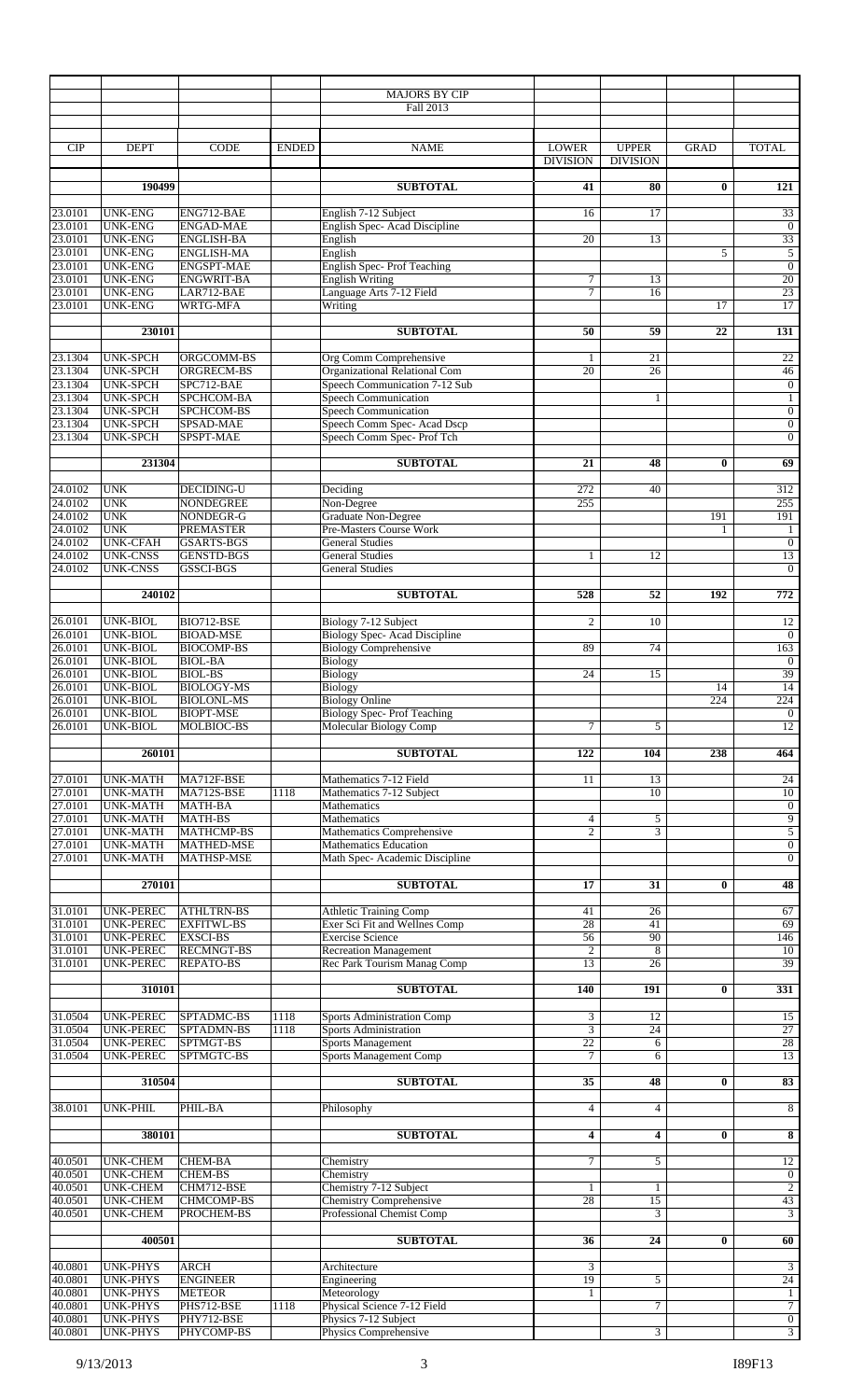|                                                     |                                                                                 |                                                                              |              | <b>MAJORS BY CIP</b><br>Fall 2013                                                                       |                                 |                                      |                |                                                                                 |
|-----------------------------------------------------|---------------------------------------------------------------------------------|------------------------------------------------------------------------------|--------------|---------------------------------------------------------------------------------------------------------|---------------------------------|--------------------------------------|----------------|---------------------------------------------------------------------------------|
| <b>CIP</b>                                          | <b>DEPT</b>                                                                     | CODE                                                                         | <b>ENDED</b> | <b>NAME</b>                                                                                             | <b>LOWER</b><br><b>DIVISION</b> | <b>UPPER</b><br><b>DIVISION</b>      | <b>GRAD</b>    | <b>TOTAL</b>                                                                    |
| 40.0801<br>40.0801<br>40.0801<br>40.0801            | <b>UNK-PHYS</b><br><b>UNK-PHYS</b><br><b>UNK-PHYS</b><br><b>UNK-PHYS</b>        | PHYS-BA<br>PHYS-BS<br>PHYSCI-BA<br>PHYSCI-BS                                 |              | Physics<br>Physics<br>Physical Science<br><b>Physical Science</b>                                       | 5                               | $\mathfrak{2}$<br>3                  |                | $\mathbf{0}$<br>$\boldsymbol{7}$<br>$\boldsymbol{0}$<br>$\overline{\mathbf{3}}$ |
|                                                     | 400801                                                                          |                                                                              |              | <b>SUBTOTAL</b>                                                                                         | 28                              | 20                                   | $\bf{0}$       | 48                                                                              |
| 42.0101<br>42.0101<br>42.0101<br>42.0101<br>42.0101 | <b>UNK-PSY</b><br>UNK-PSY<br><b>UNK-PSY</b><br><b>UNK-PSY</b><br><b>UNK-PSY</b> | PSY712-BAE<br>PSYBIOL-BS<br>PSYCH-BA<br><b>PSYCH-BS</b><br><b>PSYCOMP-BS</b> |              | Psychology 7-12 Subject<br>Psychobiology<br>Psychology<br>Psychology<br><b>Psychology Comprehensive</b> | 9<br>5<br>59<br>3               | $\mathbf{1}$<br>17<br>14<br>78<br>16 |                | -1<br>26<br>19<br>137<br>19                                                     |
|                                                     | 420101                                                                          |                                                                              |              | <b>SUBTOTAL</b>                                                                                         | $\overline{76}$                 | 126                                  | $\bf{0}$       | 202                                                                             |
|                                                     | <b>UNK-CJUS</b>                                                                 | $CJ-BS$                                                                      |              | Criminal Justice                                                                                        | 85                              | 63                                   |                | 148                                                                             |
| 43.0104<br>43.0104                                  | <b>UNK-CJUS</b>                                                                 | <b>CJCOMP-BS</b>                                                             |              | Criminal Justice Comprehensive                                                                          | 18                              | 41                                   |                | 59                                                                              |
|                                                     | 430104                                                                          |                                                                              |              | <b>SUBTOTAL</b>                                                                                         | 103                             | 104                                  | $\bf{0}$       | 207                                                                             |
| 44.0701                                             | <b>UNK-SOWK</b>                                                                 | SOCWKC-BS                                                                    |              | Social Work Comprehensive                                                                               | 42                              | 88                                   |                | 130                                                                             |
|                                                     | 440701                                                                          |                                                                              |              | <b>SUBTOTAL</b>                                                                                         | 42                              | 88                                   | $\bf{0}$       | 130                                                                             |
| 45.0601                                             | <b>UNK-ECON</b>                                                                 | <b>BSECON-BS</b>                                                             |              | <b>Business Economics Comp</b>                                                                          | $\mathbf{1}$                    | 3                                    |                | $\overline{4}$                                                                  |
| 45.0601<br>45.0601                                  | <b>UNK-ECON</b><br><b>UNK-ECON</b>                                              | <b>ECON-BA</b><br><b>ECON-BS</b>                                             |              | Economics<br>Economics                                                                                  | 14<br>$\overline{2}$            | $\overline{4}$                       |                | 18<br>$\mathbf{2}$                                                              |
|                                                     | 450601                                                                          |                                                                              |              | <b>SUBTOTAL</b>                                                                                         | 17                              | 7                                    | $\bf{0}$       | 24                                                                              |
| 45.0701<br>45.0701<br>45.0701                       | <b>UNK-GEOG</b><br><b>UNK-GEOG</b><br><b>UNK-GEOG</b>                           | GEO712-BAE<br>GEO712-BSE<br>GEOG-BA                                          |              | Geography 7-12 Subject<br>Geography 7-12 Subject<br>Geography                                           |                                 |                                      |                | $\boldsymbol{0}$<br>$\boldsymbol{0}$<br>$\overline{0}$                          |
| 45.0701                                             | <b>UNK-GEOG</b>                                                                 | GEOG-BS                                                                      |              | Geography                                                                                               | 3                               | 3                                    |                | $\sqrt{6}$                                                                      |
| 45.0701<br>45.0701                                  | <b>UNK-GEOG</b><br><b>UNK-GEOG</b>                                              | <b>GEOGIS-BS</b><br><b>GISSPAN-BS</b>                                        | 1078         | Geography and GIScience<br>Geography GIS-Spatial Analysis                                               | 3                               | 4                                    |                | $\boldsymbol{7}$<br>$\overline{0}$                                              |
|                                                     | 450701                                                                          |                                                                              |              | <b>SUBTOTAL</b>                                                                                         | 6                               | 7                                    | $\bf{0}$       | $\overline{13}$                                                                 |
|                                                     | 45.0901 UNK-INTS                                                                | <b>INTLSTD-BA</b>                                                            |              | <b>International Studies</b>                                                                            | 17                              | 12                                   |                | 29                                                                              |
|                                                     | 450901                                                                          |                                                                              |              | <b>SUBTOTAL</b>                                                                                         | 17                              | 12                                   | $\bf{0}$       | 29                                                                              |
| 45.1001<br>45.1001                                  | <b>UNK-PSCI</b>                                                                 | LAW<br>PSC712-BAE                                                            |              | Law                                                                                                     | 4                               |                                      |                | $\overline{4}$                                                                  |
| 45.1001                                             | <b>UNK-PSCI</b><br><b>UNK-PSCI</b>                                              | <b>PSCI-BA</b>                                                               |              | Political Science 7-12 Subject<br><b>Political Science</b>                                              | $\overline{4}$                  | $\mathfrak{2}$                       |                | $\mathbf{0}$<br>6                                                               |
| 45.1001<br>45.1001                                  | <b>UNK-PSCI</b><br><b>UNK-PSCI</b>                                              | PSCI-BS<br><b>PUBADMN-BS</b>                                                 |              | <b>Political Science</b><br>Public Administration                                                       | 20<br>$\mathbf{1}$              | 14<br>$\mathbf{1}$                   |                | 34<br>$\overline{2}$                                                            |
|                                                     | 451001                                                                          |                                                                              |              | <b>SUBTOTAL</b>                                                                                         | 29                              | $\overline{17}$                      | $\bf{0}$       | 46                                                                              |
| 45.1101<br>45.1101<br>45.1101                       | UNK-SOC<br><b>UNK-SOC</b><br><b>UNK-SOC</b>                                     | SOC712-BAE<br>SOC712-BSE<br>SOC-BA                                           |              | Sociology 7-12 Subject<br>Sociology 7-12 Subject<br>Sociology                                           |                                 | $\boldsymbol{2}$                     |                | $\mathbf{0}$<br>$\boldsymbol{0}$<br>$\overline{c}$                              |
| 45.1101                                             | <b>UNK-SOC</b>                                                                  | SOC-BS                                                                       |              | Sociology                                                                                               | $\overline{7}$                  | 19                                   |                | $\overline{26}$                                                                 |
|                                                     | 451101                                                                          |                                                                              |              | <b>SUBTOTAL</b>                                                                                         | 7                               | $\overline{21}$                      | $\bf{0}$       | 28                                                                              |
| 50.0501<br>50.0501                                  | <b>UNK-THEA</b><br><b>UNK-THEA</b>                                              | THEATRE-BA<br>THR712-BAE                                                     |              | Theatre<br>Theatre 7-12 Subject                                                                         | 12<br>$\overline{2}$            | $\boldsymbol{7}$                     |                | 19<br>2                                                                         |
|                                                     | 500501                                                                          |                                                                              |              | <b>SUBTOTAL</b>                                                                                         | 14                              | $\overline{7}$                       | $\bf{0}$       | $\overline{21}$                                                                 |
| 50.0701                                             | <b>UNK-ART</b>                                                                  | <b>ARTHIST-BA</b>                                                            |              | Art History                                                                                             | $\mathbf{1}$                    | 6                                    |                | $\tau$                                                                          |
| 50.0701                                             | <b>UNK-ART</b><br><b>UNK-ART</b>                                                | ARTK12-BAE<br>ART-MAE                                                        |              | Art K-12 Field<br><b>Art Education</b>                                                                  | 16                              | 20                                   | $\overline{c}$ | 36<br>$\sqrt{2}$                                                                |
| 50.0701<br>50.0701                                  | <b>UNK-ART</b>                                                                  | <b>ARTONL-MAE</b>                                                            |              | Art Online                                                                                              |                                 |                                      | 54             | 54                                                                              |
| 50.0701<br>50.0701                                  | <b>UNK-ART</b><br><b>UNK-ART</b>                                                | <b>ARTPT-MAE</b><br><b>ARTSP-MAE</b>                                         |              | Art Spec-Prof Teacher<br>Art Spec-Acad Discipline                                                       |                                 |                                      |                | $\boldsymbol{0}$<br>$\overline{0}$                                              |
| 50.0701                                             | <b>UNK-ART</b>                                                                  | <b>STUART-BFA</b>                                                            |              | Studio Art Comprehensive                                                                                | 15                              | 12                                   |                | 27                                                                              |
| 50.0701<br>50.0701                                  | <b>UNK-ART</b><br><b>UNK-ART</b>                                                | STUDART-BA<br>VISCMD-BFA                                                     |              | Studio Art<br>Visual Comm and Design Comp                                                               | 2<br>33                         | 11<br>46                             |                | 13<br>79                                                                        |
|                                                     | 500701                                                                          |                                                                              |              | <b>SUBTOTAL</b>                                                                                         | 67                              | 95                                   | 56             | $\overline{218}$                                                                |
| 50.0901                                             | <b>UNK-MUS</b>                                                                  | <b>MSAD-MAE</b>                                                              |              | Music Spec-Acad Discipline                                                                              |                                 |                                      |                | $\mathbf{0}$                                                                    |
| 50.0901<br>50.0901                                  | <b>UNK-MUS</b><br><b>UNK-MUS</b>                                                | MUSEK12-BM<br>MUSIC-BA                                                       |              | Music Ed K-12 Field<br>Music                                                                            | 10<br>3                         | 5<br>6                               |                | 15<br>$\overline{9}$                                                            |
| 50.0901                                             | <b>UNK-MUS</b>                                                                  | MUSIC-BM                                                                     |              | Music Comprehensive                                                                                     | 11                              | 10                                   |                | 21                                                                              |
| 50.0901<br>50.0901                                  | <b>UNK-MUS</b><br><b>UNK-MUS</b>                                                | MUSIC-MAE<br>MUSICTH-BM                                                      |              | <b>Music Education</b><br><b>Musical Theatre Comprehensive</b>                                          | $\mathfrak{2}$                  | 5                                    | 16             | 16<br>$\overline{7}$                                                            |
| 50.0901                                             | <b>UNK-MUS</b>                                                                  | MUSK12-BAE                                                                   |              | Music K-12 Field                                                                                        | 13                              | 20                                   |                | 33                                                                              |
| 50.0901<br>50.0901                                  | <b>UNK-MUS</b><br><b>UNK-MUS</b>                                                | MUSPERF-BM<br><b>MUSTHRP</b>                                                 | 1128         | Music Performance Comp<br>Music Therapy                                                                 | $\tau$<br>$\mathbf{1}$          | $\overline{11}$                      |                | 18<br>$\mathbf{1}$                                                              |
|                                                     |                                                                                 |                                                                              |              |                                                                                                         |                                 |                                      |                |                                                                                 |
|                                                     | 500901                                                                          |                                                                              |              | <b>SUBTOTAL</b>                                                                                         | 47                              | 57                                   | 16             | 120                                                                             |
|                                                     | 51.0201 UNK-CDIS                                                                | <b>CDIS-BSE</b>                                                              |              | <b>Communication Disorders</b>                                                                          | 37                              | 83                                   |                | 120                                                                             |